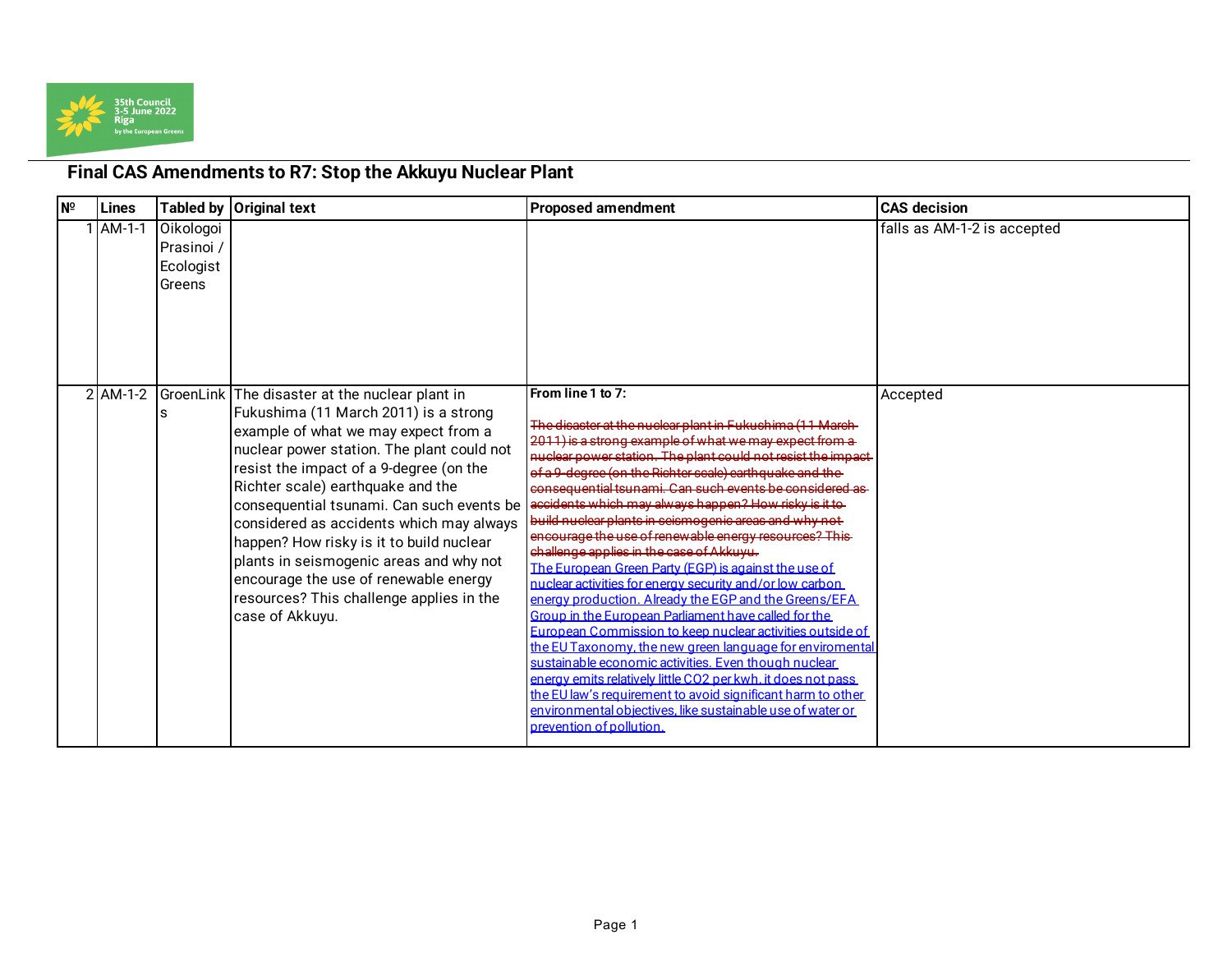|  | 3 AM-4-1   | Prasinoi /<br>Ecologist<br>Greens | Oikologoi   resist the impact of a 9-degree (on the<br>Richter scale) earthquake and the<br>considered as accidents which may always<br>happen? How risky is it to build nuclear<br>plants in seismogenic areas and | Insert from line 3 to 5:<br>consequential tsunami. Can such events be resist the impact of a 9-degree (on the Richter<br>scale) earthquake and the consequential tsunami.<br>Can such events not be considered as accidents<br>which may always happen? How risky is it to build<br>nuclear plants in seismogenic areas and                                                                         | falls as AM-1-2 is accepted                                                                                                                                                                                                                                                                                                                                                                                                                                                                                                                                                                                                                                       |
|--|------------|-----------------------------------|---------------------------------------------------------------------------------------------------------------------------------------------------------------------------------------------------------------------|-----------------------------------------------------------------------------------------------------------------------------------------------------------------------------------------------------------------------------------------------------------------------------------------------------------------------------------------------------------------------------------------------------|-------------------------------------------------------------------------------------------------------------------------------------------------------------------------------------------------------------------------------------------------------------------------------------------------------------------------------------------------------------------------------------------------------------------------------------------------------------------------------------------------------------------------------------------------------------------------------------------------------------------------------------------------------------------|
|  | $4$ AM-7-1 | Bündnis<br>90/Die<br>Grünen       | why not encourage the use of renewable<br>energy resources? This challenge applies in<br>the case of Akkuyu.                                                                                                        | Insert from line 6 to 7:<br>why not encourage the use of renewable energy<br>resources? This challenge applies in the case of<br>Akkuyu. The Turkish government has essentially<br>given the site to Russia. The Turkish state doesn't<br>have any authority to intervene in the operational or<br>the building phase of the reactor. Even the control<br>mechanisms are not clear in the contract. | ACCEPTED - Compromise proposal found<br>between DE, FYEG & CY:<br>Insert from line 6 to 7:<br>why not encourage the use of renewable<br>energy resources? This challenge applies in<br>the case of Akkuyu. The control mechanisms<br>in the contract, between Turkey and Russia.<br>are not clear.<br>Additional request to insert after line 13:<br>Following explanations from the Russian<br>constructing company Rosatom, that owns<br>51% of the shares and thereby exercises the<br>control over the plant, waste products are<br>supposed to be transported by air to Russia<br>for treatment and brought back to Turkey to<br>be buried for some decades. |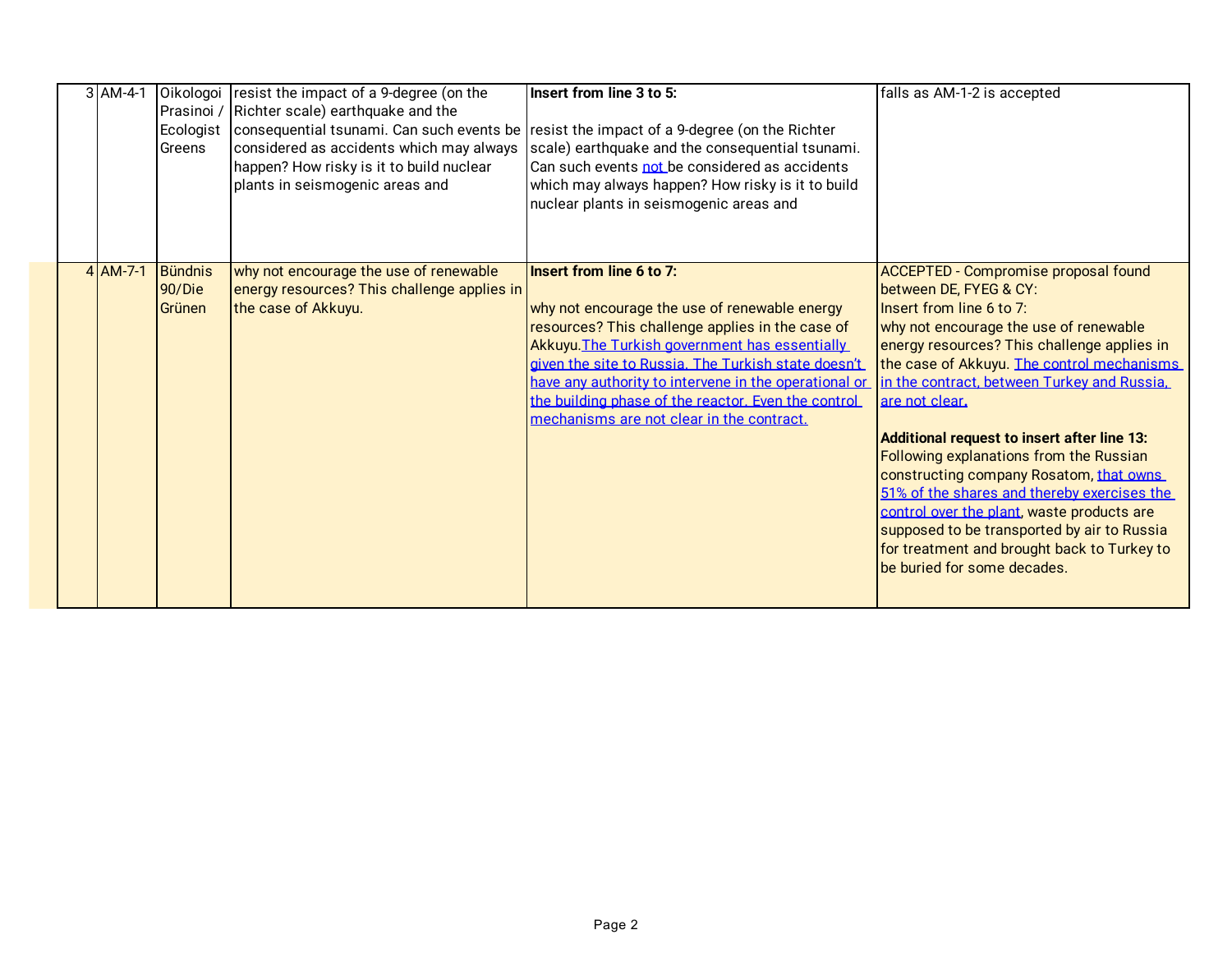|                 | Bündnis             | The impact of a failure in the safety                                                                                                                                                                                                                                                                                                                                                                                                                                                        | Insert from line 8 to 10:                                                                                                                                                                                                                                                                                                                                                                                                                                                                                                                                                                                                                                                                                                                                            | Accepted             |
|-----------------|---------------------|----------------------------------------------------------------------------------------------------------------------------------------------------------------------------------------------------------------------------------------------------------------------------------------------------------------------------------------------------------------------------------------------------------------------------------------------------------------------------------------------|----------------------------------------------------------------------------------------------------------------------------------------------------------------------------------------------------------------------------------------------------------------------------------------------------------------------------------------------------------------------------------------------------------------------------------------------------------------------------------------------------------------------------------------------------------------------------------------------------------------------------------------------------------------------------------------------------------------------------------------------------------------------|----------------------|
|                 | 90/Die              | systems at such a plant or an earthquake is                                                                                                                                                                                                                                                                                                                                                                                                                                                  |                                                                                                                                                                                                                                                                                                                                                                                                                                                                                                                                                                                                                                                                                                                                                                      |                      |
|                 | Grünen              | a high risk with inevitably catastrophic                                                                                                                                                                                                                                                                                                                                                                                                                                                     | The impact of a failure in the safety systems at                                                                                                                                                                                                                                                                                                                                                                                                                                                                                                                                                                                                                                                                                                                     |                      |
|                 |                     | consequences for the region. Even the                                                                                                                                                                                                                                                                                                                                                                                                                                                        | such a plant or an earthquake is a high risk with                                                                                                                                                                                                                                                                                                                                                                                                                                                                                                                                                                                                                                                                                                                    |                      |
|                 |                     | everyday operation of a nuclear plant                                                                                                                                                                                                                                                                                                                                                                                                                                                        | inevitably catastrophic consequences for the                                                                                                                                                                                                                                                                                                                                                                                                                                                                                                                                                                                                                                                                                                                         |                      |
|                 |                     | represents a danger for human beings,                                                                                                                                                                                                                                                                                                                                                                                                                                                        | region. The Russian-financed Akkuyu Nuclear Power                                                                                                                                                                                                                                                                                                                                                                                                                                                                                                                                                                                                                                                                                                                    |                      |
|                 |                     |                                                                                                                                                                                                                                                                                                                                                                                                                                                                                              | Plant in southern Turkey sits on a maior plate                                                                                                                                                                                                                                                                                                                                                                                                                                                                                                                                                                                                                                                                                                                       |                      |
|                 |                     |                                                                                                                                                                                                                                                                                                                                                                                                                                                                                              | tectonic fault line. The Akkuvu-Mersin region is                                                                                                                                                                                                                                                                                                                                                                                                                                                                                                                                                                                                                                                                                                                     |                      |
|                 |                     |                                                                                                                                                                                                                                                                                                                                                                                                                                                                                              | particularly subject to earthquakes and has                                                                                                                                                                                                                                                                                                                                                                                                                                                                                                                                                                                                                                                                                                                          |                      |
|                 |                     |                                                                                                                                                                                                                                                                                                                                                                                                                                                                                              | repeatedly experienced earthquakes of a size of                                                                                                                                                                                                                                                                                                                                                                                                                                                                                                                                                                                                                                                                                                                      |                      |
|                 |                     |                                                                                                                                                                                                                                                                                                                                                                                                                                                                                              | over 6 on the Richter scale; the power station is to                                                                                                                                                                                                                                                                                                                                                                                                                                                                                                                                                                                                                                                                                                                 |                      |
|                 |                     |                                                                                                                                                                                                                                                                                                                                                                                                                                                                                              | be sited only 25 km from an active seismic fault                                                                                                                                                                                                                                                                                                                                                                                                                                                                                                                                                                                                                                                                                                                     |                      |
|                 |                     |                                                                                                                                                                                                                                                                                                                                                                                                                                                                                              | which has provoked strong reactions from                                                                                                                                                                                                                                                                                                                                                                                                                                                                                                                                                                                                                                                                                                                             |                      |
|                 |                     |                                                                                                                                                                                                                                                                                                                                                                                                                                                                                              | environmental organisations and experts in the                                                                                                                                                                                                                                                                                                                                                                                                                                                                                                                                                                                                                                                                                                                       |                      |
|                 |                     |                                                                                                                                                                                                                                                                                                                                                                                                                                                                                              | field. In case of a nuclear accident, not only the area                                                                                                                                                                                                                                                                                                                                                                                                                                                                                                                                                                                                                                                                                                              |                      |
|                 |                     |                                                                                                                                                                                                                                                                                                                                                                                                                                                                                              |                                                                                                                                                                                                                                                                                                                                                                                                                                                                                                                                                                                                                                                                                                                                                                      |                      |
|                 |                     |                                                                                                                                                                                                                                                                                                                                                                                                                                                                                              |                                                                                                                                                                                                                                                                                                                                                                                                                                                                                                                                                                                                                                                                                                                                                                      |                      |
|                 |                     |                                                                                                                                                                                                                                                                                                                                                                                                                                                                                              |                                                                                                                                                                                                                                                                                                                                                                                                                                                                                                                                                                                                                                                                                                                                                                      |                      |
|                 |                     |                                                                                                                                                                                                                                                                                                                                                                                                                                                                                              |                                                                                                                                                                                                                                                                                                                                                                                                                                                                                                                                                                                                                                                                                                                                                                      |                      |
|                 |                     |                                                                                                                                                                                                                                                                                                                                                                                                                                                                                              |                                                                                                                                                                                                                                                                                                                                                                                                                                                                                                                                                                                                                                                                                                                                                                      |                      |
|                 |                     |                                                                                                                                                                                                                                                                                                                                                                                                                                                                                              |                                                                                                                                                                                                                                                                                                                                                                                                                                                                                                                                                                                                                                                                                                                                                                      |                      |
|                 |                     |                                                                                                                                                                                                                                                                                                                                                                                                                                                                                              |                                                                                                                                                                                                                                                                                                                                                                                                                                                                                                                                                                                                                                                                                                                                                                      |                      |
|                 |                     |                                                                                                                                                                                                                                                                                                                                                                                                                                                                                              |                                                                                                                                                                                                                                                                                                                                                                                                                                                                                                                                                                                                                                                                                                                                                                      |                      |
|                 |                     |                                                                                                                                                                                                                                                                                                                                                                                                                                                                                              |                                                                                                                                                                                                                                                                                                                                                                                                                                                                                                                                                                                                                                                                                                                                                                      |                      |
|                 |                     |                                                                                                                                                                                                                                                                                                                                                                                                                                                                                              |                                                                                                                                                                                                                                                                                                                                                                                                                                                                                                                                                                                                                                                                                                                                                                      |                      |
|                 |                     |                                                                                                                                                                                                                                                                                                                                                                                                                                                                                              |                                                                                                                                                                                                                                                                                                                                                                                                                                                                                                                                                                                                                                                                                                                                                                      |                      |
|                 |                     |                                                                                                                                                                                                                                                                                                                                                                                                                                                                                              |                                                                                                                                                                                                                                                                                                                                                                                                                                                                                                                                                                                                                                                                                                                                                                      |                      |
|                 |                     |                                                                                                                                                                                                                                                                                                                                                                                                                                                                                              |                                                                                                                                                                                                                                                                                                                                                                                                                                                                                                                                                                                                                                                                                                                                                                      |                      |
|                 |                     |                                                                                                                                                                                                                                                                                                                                                                                                                                                                                              |                                                                                                                                                                                                                                                                                                                                                                                                                                                                                                                                                                                                                                                                                                                                                                      |                      |
|                 |                     |                                                                                                                                                                                                                                                                                                                                                                                                                                                                                              |                                                                                                                                                                                                                                                                                                                                                                                                                                                                                                                                                                                                                                                                                                                                                                      |                      |
|                 |                     |                                                                                                                                                                                                                                                                                                                                                                                                                                                                                              |                                                                                                                                                                                                                                                                                                                                                                                                                                                                                                                                                                                                                                                                                                                                                                      |                      |
|                 |                     |                                                                                                                                                                                                                                                                                                                                                                                                                                                                                              |                                                                                                                                                                                                                                                                                                                                                                                                                                                                                                                                                                                                                                                                                                                                                                      |                      |
|                 |                     |                                                                                                                                                                                                                                                                                                                                                                                                                                                                                              |                                                                                                                                                                                                                                                                                                                                                                                                                                                                                                                                                                                                                                                                                                                                                                      |                      |
|                 |                     |                                                                                                                                                                                                                                                                                                                                                                                                                                                                                              |                                                                                                                                                                                                                                                                                                                                                                                                                                                                                                                                                                                                                                                                                                                                                                      |                      |
|                 |                     |                                                                                                                                                                                                                                                                                                                                                                                                                                                                                              |                                                                                                                                                                                                                                                                                                                                                                                                                                                                                                                                                                                                                                                                                                                                                                      |                      |
|                 |                     |                                                                                                                                                                                                                                                                                                                                                                                                                                                                                              |                                                                                                                                                                                                                                                                                                                                                                                                                                                                                                                                                                                                                                                                                                                                                                      |                      |
|                 |                     |                                                                                                                                                                                                                                                                                                                                                                                                                                                                                              |                                                                                                                                                                                                                                                                                                                                                                                                                                                                                                                                                                                                                                                                                                                                                                      |                      |
|                 |                     |                                                                                                                                                                                                                                                                                                                                                                                                                                                                                              |                                                                                                                                                                                                                                                                                                                                                                                                                                                                                                                                                                                                                                                                                                                                                                      |                      |
|                 |                     |                                                                                                                                                                                                                                                                                                                                                                                                                                                                                              |                                                                                                                                                                                                                                                                                                                                                                                                                                                                                                                                                                                                                                                                                                                                                                      |                      |
|                 |                     |                                                                                                                                                                                                                                                                                                                                                                                                                                                                                              |                                                                                                                                                                                                                                                                                                                                                                                                                                                                                                                                                                                                                                                                                                                                                                      |                      |
|                 |                     |                                                                                                                                                                                                                                                                                                                                                                                                                                                                                              |                                                                                                                                                                                                                                                                                                                                                                                                                                                                                                                                                                                                                                                                                                                                                                      |                      |
| 6 AM-15-1 Groen | Ecologist<br>Greens | transported by air to Russia for treatment<br>and brought back to Turkey to be buried for<br>some decades. However, further to the<br>technical environmental and safety issues,<br>risks are significantly higher due to the<br>political instability<br>7 AM-17-1 Oikologoi safety issues, risks are significantly higher<br>Prasinoi / due to the political instability in the region.<br>To be more accurate, the term 'peaceful<br>use' of nuclear power is practically<br>meaningless. | of Akkuvu would be in danger, but also Cyprus, the<br>Greek Dodecanese region and the whole of the<br>south-east Mediterranean region. Even the everyday<br>operation of a nuclear plant represents a danger for<br>human beings,<br>Delete from line 14 to 16:<br>transported by air to Russia for treatment and<br>brought back to Turkey to be buried for some-<br>decades. However, further to the technical<br>environmental and safety issues, risks are<br>significantly higher due to the political instability<br>Insert from line 16 to 18:<br>safety issues, risks are significantly higher due to<br>the political instability in the region and beyond. To<br>be more accurate, the term 'peaceful use' of nuclear<br>power is practically meaningless. | Accepted<br>Accepted |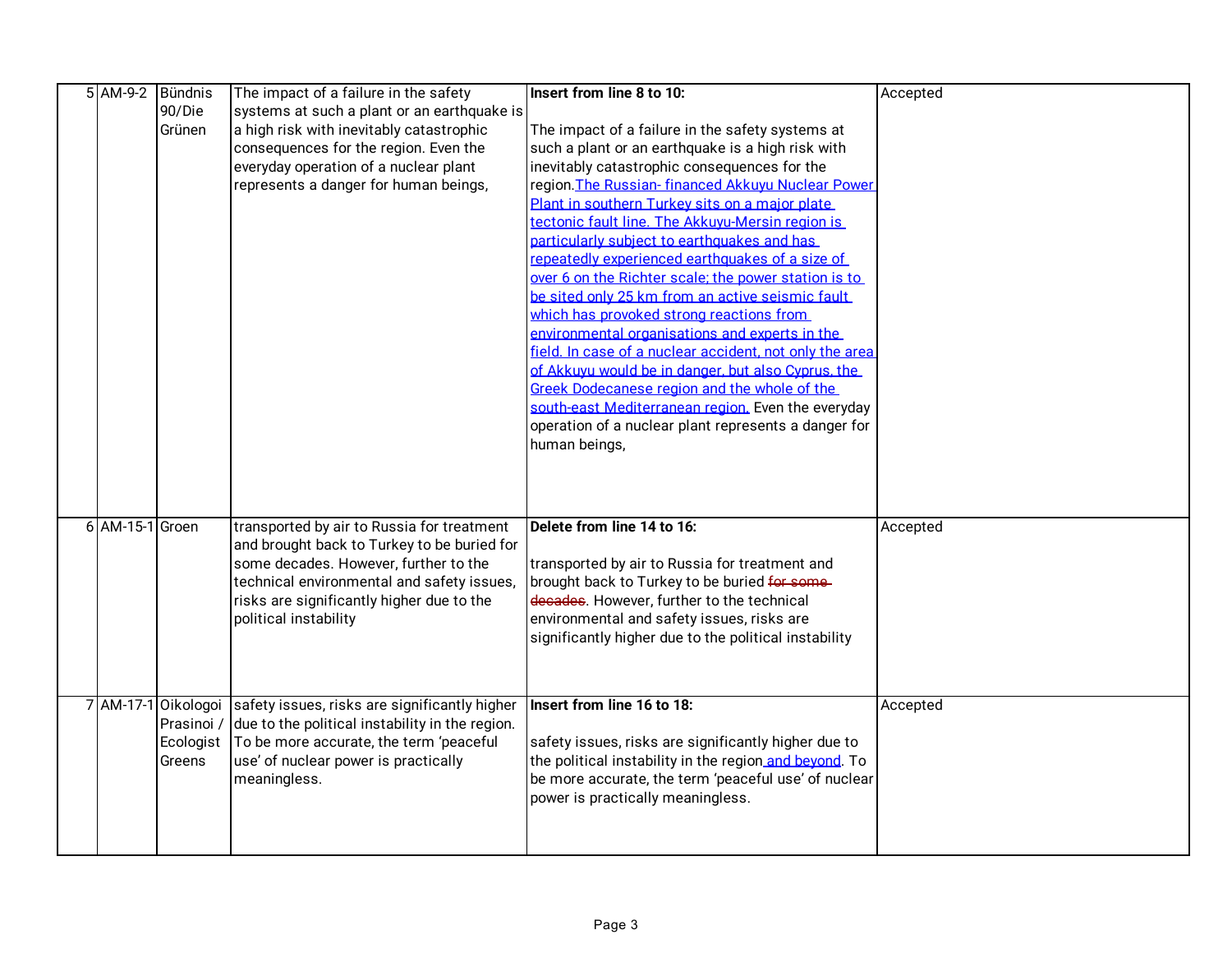|                   | Prasinoi /<br>Ecologist<br><b>Greens</b> | 8 AM-18-1 Oikologoi in the region. To be more accurate, the<br>term 'peaceful use' of nuclear power is<br>practically meaningless. | Insert from line 17 to 18:<br>in the region. To be more accurate, the term<br>'peaceful use' of nuclear power is practically<br>meaningless. Additionally, the construction of a                                                                                                                                                                                                                                                                                                                                                                                                                                                                                                  | withdrawn                                                                                                                                                                                                                                                                                                                                                                      |
|-------------------|------------------------------------------|------------------------------------------------------------------------------------------------------------------------------------|-----------------------------------------------------------------------------------------------------------------------------------------------------------------------------------------------------------------------------------------------------------------------------------------------------------------------------------------------------------------------------------------------------------------------------------------------------------------------------------------------------------------------------------------------------------------------------------------------------------------------------------------------------------------------------------|--------------------------------------------------------------------------------------------------------------------------------------------------------------------------------------------------------------------------------------------------------------------------------------------------------------------------------------------------------------------------------|
|                   |                                          |                                                                                                                                    | nuclear power plant this period by a Russian<br>construction company does not contribute to the<br>stability of the region but increases Turkey's<br>dependence on Putin's regime.                                                                                                                                                                                                                                                                                                                                                                                                                                                                                                |                                                                                                                                                                                                                                                                                                                                                                                |
|                   |                                          |                                                                                                                                    |                                                                                                                                                                                                                                                                                                                                                                                                                                                                                                                                                                                                                                                                                   | Proposal: INSERT AFTER LINE 18 after<br>"meaningless.":<br>especially in view of the recent revisionist<br>policies of Turkey, which threaten the stability<br>in the Aegean and the Eastern Mediterranean                                                                                                                                                                     |
| 9 AM-23-1 Bündnis | 90/Die<br>Grünen                         | all aspects - and furthermore, have not<br>been carried out using a legally sound<br>procedure.                                    | <b>Insert from line 22 to 23:</b><br>all aspects - and furthermore, have not been<br>carried out using a legally sound procedure.In<br>addition, the accidents and cracks in the foundation<br>point to a big lack of plant safety and security. A<br>Russian worker died on Feb. 24 2022 in an accident<br>at the construction site. He was one of the<br>employees of the subcontractor company. The man<br>was seriously injured and died when a metal<br>structure was being erected in the pre-assembly<br>area next to the 1st unit of the Akkuvu NPP<br>construction site. On May 18, 2022 hundreds of<br>workers of construction firms downed tools over<br>unpaid wages. | <b>ACCEPTED - Compromise proposal found</b><br>between DE & CY:<br>It is noteworthy to mention that a number of<br>accidents and fire explosions have occured<br>during the construction of the plant. This<br>highlights the inadequacy of the safety<br>measures taken, if any. In addition, hundreds<br>of workers of construction firms downed tools<br>over unpaid wages. |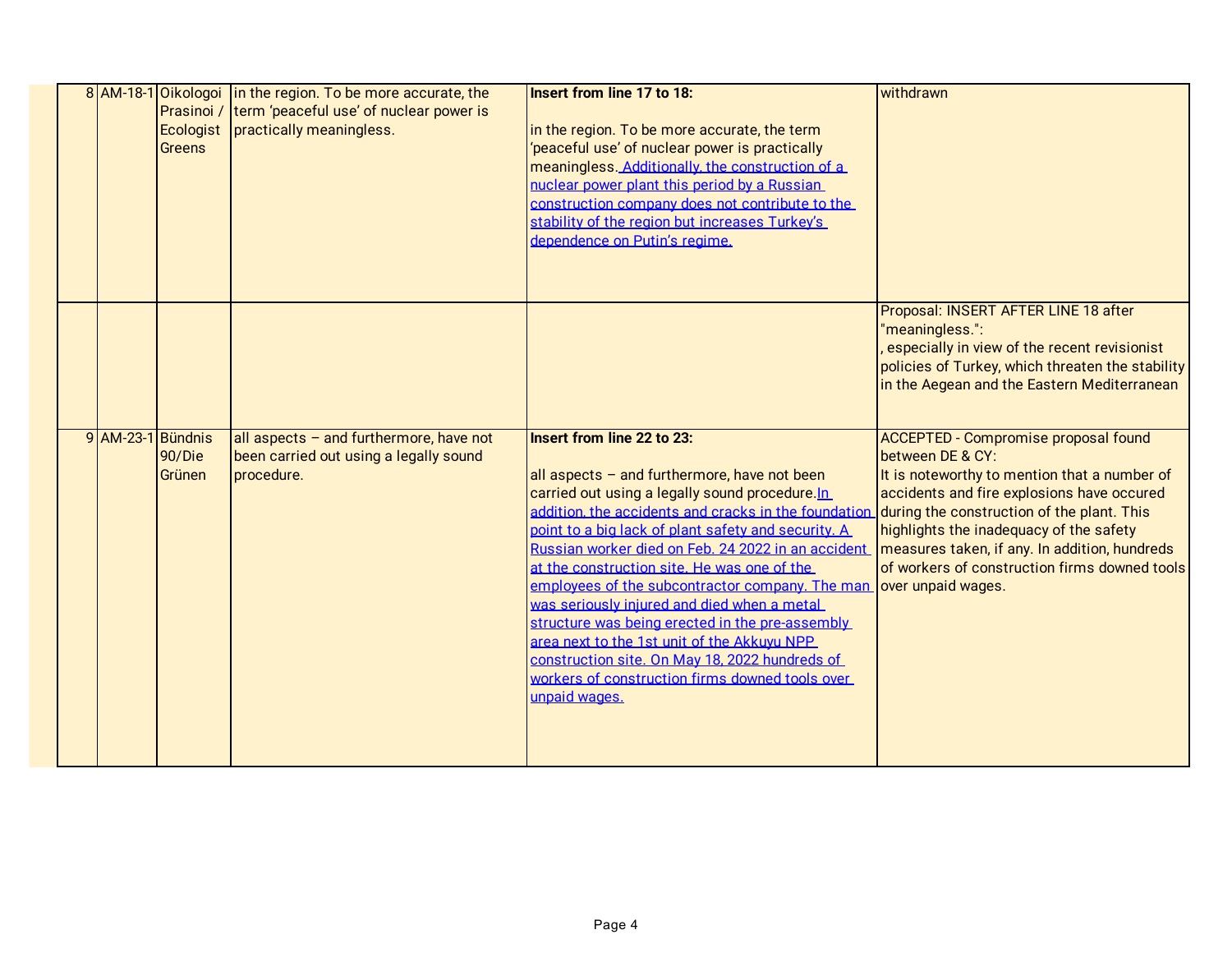|  | 10 AM-24-1 GroenLink The whole issue now needs to be | From line 24 to 28:                                        | compromise proposal found:                   |
|--|------------------------------------------------------|------------------------------------------------------------|----------------------------------------------|
|  | considered in the light of recent                    |                                                            | GroenLinks, CY, GGEP, SV, EELV, DE, GR       |
|  | developments in the area, especially in              | The whole issue now needs to be considered in the          |                                              |
|  | Ukraine, following Russia's invasion of the          | light of recent developments in the area, especially       | Last sentence to be deleted: "Including      |
|  | country. The consequences of this endless            | in Ukraine, following Russia's invasion of the-            | Rosatom on the EU sanction"                  |
|  | war, including seizing the Zaporizhzhia              | country. The consequences of this endless war-             |                                              |
|  | $nuclear power - i.e. Europe's largest$              | including seizing the Zaporizhzhia nuclear power =         | NEW LAST SENTENCE OF PARA TO BE              |
|  | nuclear power plant -and blackmail over              | i.e. Europe's largest nuclear power plant -and-            | <b>ADDED:</b>                                |
|  | the use of nuclear weapons, underline the            | blackmail over the use of nuclear weapons,                 | Phasing out collaboration with Rosatom could |
|  | nuclear threat we are all facing.                    | underline the nuclear threat we are all facing.            | put more pressure on Turkey to stop the      |
|  |                                                      | While there are enough significant environmental           | construction of the Akkuyu nuclear power     |
|  |                                                      | risks to call on the Turkish Government to stop the plant. |                                              |
|  |                                                      | construction plans for the Akkuva nuclear power            |                                              |
|  |                                                      | plant, there is another possibility to increase the        |                                              |
|  |                                                      | pressure on stopping further construction.                 |                                              |
|  |                                                      | Rosatom, the Russian construction company                  |                                              |
|  |                                                      | responsible for building the Akkuvu, has not been          |                                              |
|  |                                                      | part of any EU sanctions. Rosatom provides the             |                                              |
|  |                                                      | equipment, materials and services needed to                |                                              |
|  |                                                      | construct the plant. Including Rosatom on the EU           |                                              |
|  |                                                      | sanction list could put pressure on Turkey and delay       |                                              |
|  |                                                      | further construction of the Akkuvu plant.                  |                                              |
|  |                                                      |                                                            |                                              |
|  |                                                      |                                                            |                                              |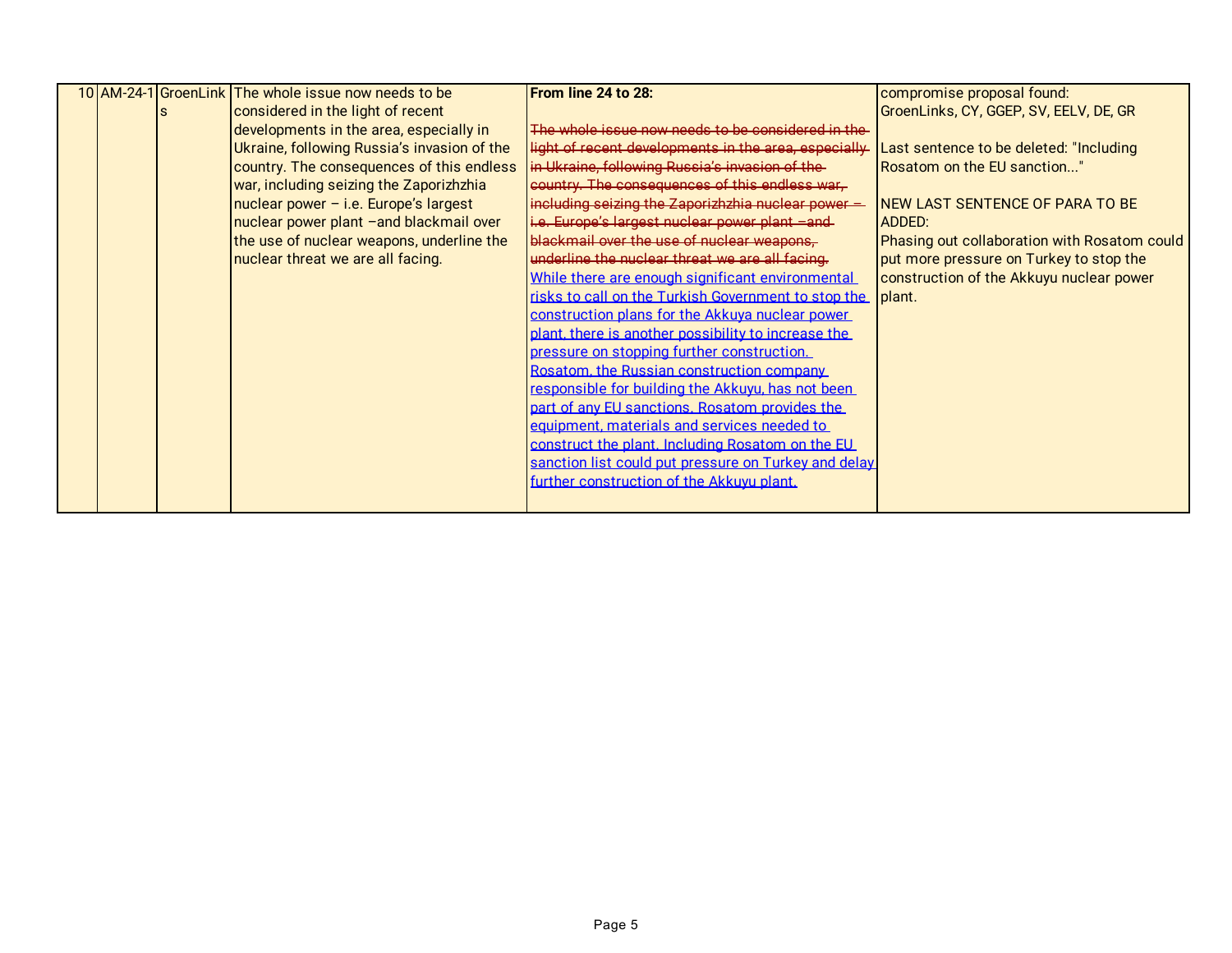| 11 AM-28-1 Bündnis |          | power - i.e. Europe's largest nuclear power                        | Insert from line 27 to 28:                             | ACCEPTED - replace in last sentence first |
|--------------------|----------|--------------------------------------------------------------------|--------------------------------------------------------|-------------------------------------------|
|                    | 90/Die   | plant -and blackmail over the use of                               |                                                        | para: 'puts on hold' by 'stop'            |
|                    | Grünen   | nuclear weapons, underline the nuclear                             | power - i.e. Europe's largest nuclear power plant      |                                           |
|                    |          | threat we are all facing.                                          | -and blackmail over the use of nuclear weapons,        |                                           |
|                    |          |                                                                    | underline the nuclear threat we are all facing. The    |                                           |
|                    |          |                                                                    | nuclear power plant in Mersin Akkuvu is built and      |                                           |
|                    |          |                                                                    | operated by Russia. which aims to increase its         |                                           |
|                    |          |                                                                    | presence and influence and meet its geostrategic       |                                           |
|                    |          |                                                                    | goals in the Eastern Mediterranean with this           |                                           |
|                    |          |                                                                    | activity. Especially against this background and       |                                           |
|                    |          |                                                                    | Russia's war of aggression against Ukraine, which      |                                           |
|                    |          |                                                                    | is against international law, the only consequence     |                                           |
|                    |          |                                                                    | can be that Turkey puts the Akkuvu project on hold.    |                                           |
|                    |          |                                                                    |                                                        |                                           |
|                    |          |                                                                    | At least since the Gezi-movement in 2013               |                                           |
|                    |          |                                                                    | environmental mobilization has been seen as            |                                           |
|                    |          |                                                                    | illegitimate, criminal activity. There, the protesters |                                           |
|                    |          |                                                                    | expressing disagreement with the destruction of        |                                           |
|                    |          |                                                                    | nature and common spaces as well as with the           |                                           |
|                    |          |                                                                    | oppressive regime, the increasingly authoritarian      |                                           |
|                    |          |                                                                    | rule, and the restriction of rights and freedoms. Too  |                                           |
|                    |          |                                                                    | often environmental activists are targeted and         |                                           |
|                    |          |                                                                    | arrested simply for peacefully exercising their right  |                                           |
|                    |          |                                                                    | of freedom of expression, association and              |                                           |
|                    |          |                                                                    | assembly. (letzter Satz wäre Wiederholung)             |                                           |
|                    |          | 12 AM-28-2 Oikologoi   power - i.e. Europe's largest nuclear power | Insert from line 27 to 28:                             | withdrawn                                 |
|                    |          | Prasinoi / plant -and blackmail over the use of                    |                                                        |                                           |
|                    |          | Ecologist   nuclear weapons, underline the nuclear                 | power - i.e. Europe's largest nuclear power plant      |                                           |
|                    | s Greens | threat we are all facing.                                          | -and blackmail over the use of nuclear weapons,        |                                           |
|                    |          |                                                                    | underline the nuclear threat we are all facing.        |                                           |
|                    |          |                                                                    | The European Green Party call for the eventual         |                                           |
|                    |          |                                                                    | closing of all existing nuclear plants around the      |                                           |
|                    |          |                                                                    | world, therefore strongly oppose the opening of any    |                                           |
|                    |          |                                                                    | new such plant. This is even more the case for an      |                                           |
|                    |          |                                                                    | earthquake-prone region like the Eastern               |                                           |
|                    |          |                                                                    | Mediterranean, therefore the European Greens           |                                           |
|                    |          |                                                                    | expect all countries of the region to commit to not    |                                           |
|                    |          |                                                                    | building any nuclear plants.                           |                                           |
|                    |          |                                                                    |                                                        |                                           |
|                    |          |                                                                    |                                                        |                                           |
|                    |          |                                                                    |                                                        |                                           |